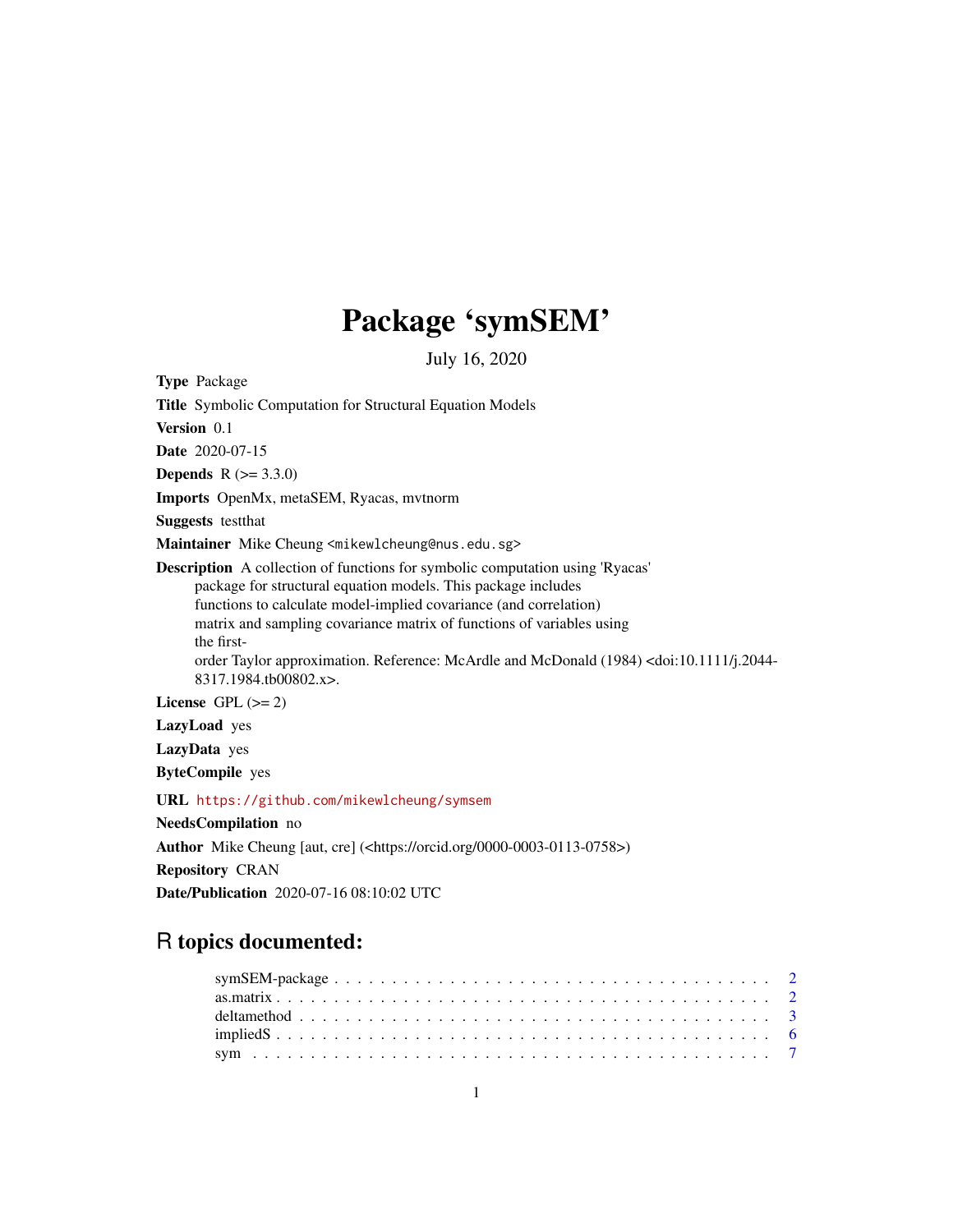<span id="page-1-0"></span>2 as. matrix

#### **Index** [9](#page-8-0)

symSEM-package *Symbolic Computation for Structural Equation ModelsSymbolic Computation for Structural Equation Models*

#### Description

A collection of functions for symbolic computation using 'Ryacas' package for structural equation models. This package includes functions to calculate model-implied covariance (and correlation) matrix and sampling covariance matrix of functions of variables using the first-order Taylor approximation. Reference: McArdle and McDonald (1984) <doi:10.1111/j.2044-8317.1984.tb00802.x>.

#### Details

| Package:  | symSEM        |
|-----------|---------------|
| Type:     | Package       |
| Version:  | 0.1           |
| Date:     | 2020-07-15    |
| License:  | $GPL$ $(>=2)$ |
| LazyLoad: | yes           |

#### Author(s)

Mike W.-L. Cheung <mikewlcheung@nus.edu.sg> Maintainer: Mike W.-L. Cheung <mikewlcheung@nus.edu.sg>

<span id="page-1-1"></span>as.matrix *Convert a Ryacas Symbolic Matrix to a Character Matrix*

#### Description

It converts a Ryacas Symbolic Matrix to a Character Matrix in R.

#### Usage

## S3 method for class 'yac\_symbol' as.matrix $(x, \ldots)$ 

#### Arguments

|          | A symbolic matrix of class "yac_symbol". |
|----------|------------------------------------------|
| $\cdots$ | not used                                 |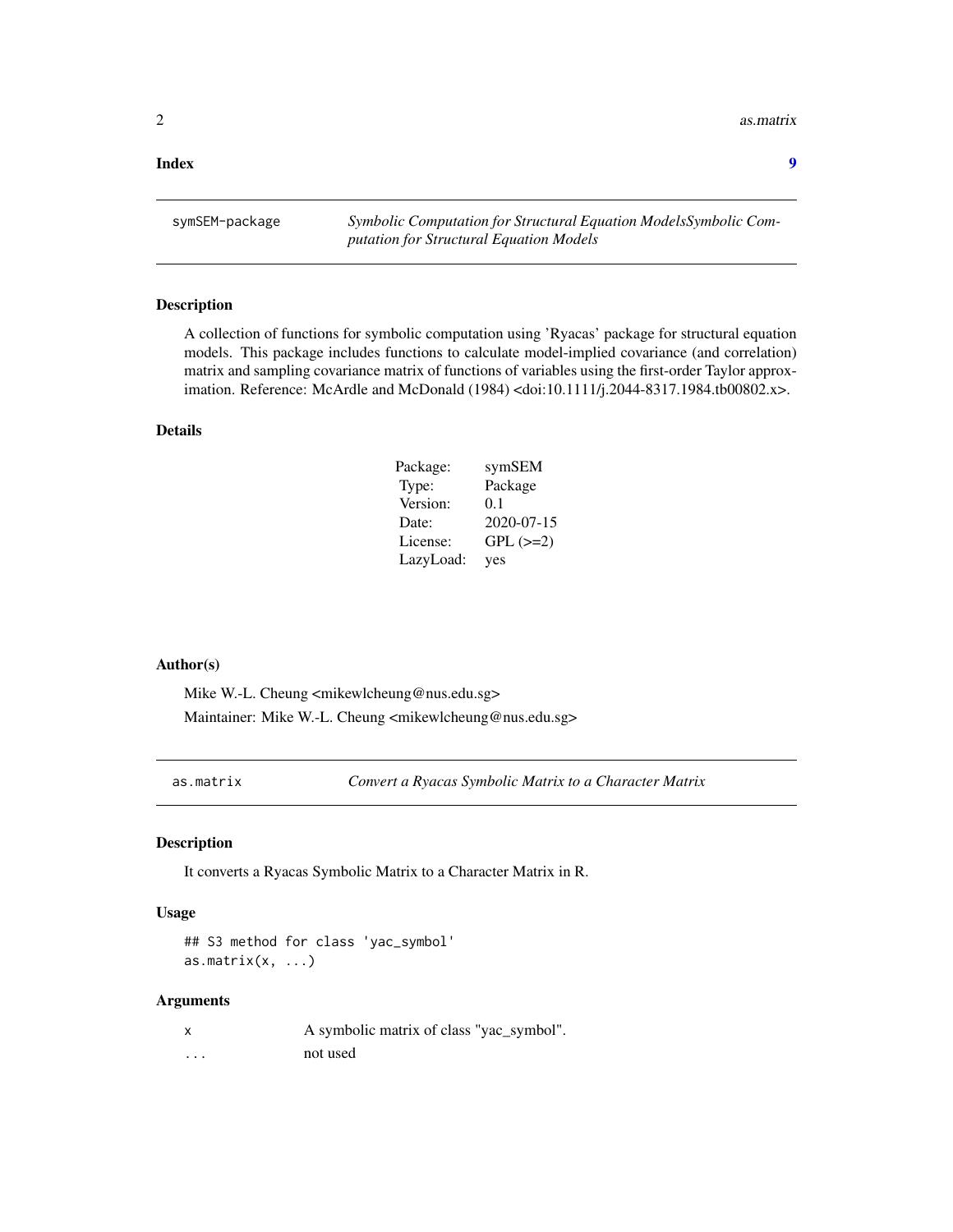#### <span id="page-2-0"></span>deltamethod 3

#### Value

A character matrix.

#### Author(s)

Mike W.-L. Cheung <mikewlcheung@nus.edu.sg>

#### See Also

[sym](#page-6-1)

#### Examples

```
## Create a character matrix
A1 <- matrix(c(1, 2, 3, "a", "b", "c"), ncol=2, nrow=3)
# [,1] [,2]
# [1,] "1" "a"
# [2,] "2" "b"
# [3,] "3" "c"
## Convert it to an Ryacas matrix for symbolic calculations
A2 \leq -sym(A1)# {{1, a},
# {2, b},
# {3, c}}
## Convert it back to a character matrix
as.matrix(A2)
# [,1] [,2]
# [1,] "1" "a"
# [2,] "2" "b"
# \begin{bmatrix} 3 \\ 3 \end{bmatrix} "3" "c"
```

| deltamethod | Compute the Variance-Covariance Matrix of Functions using the first- |
|-------------|----------------------------------------------------------------------|
|             | order Delta Method                                                   |

#### Description

It computes the variance-covariance matrix of functions using the first-order delta method.

#### Usage

```
deltamethod(fn, Covvars, vars, Var.name="V", Cov.name="C", simplify=TRUE)
```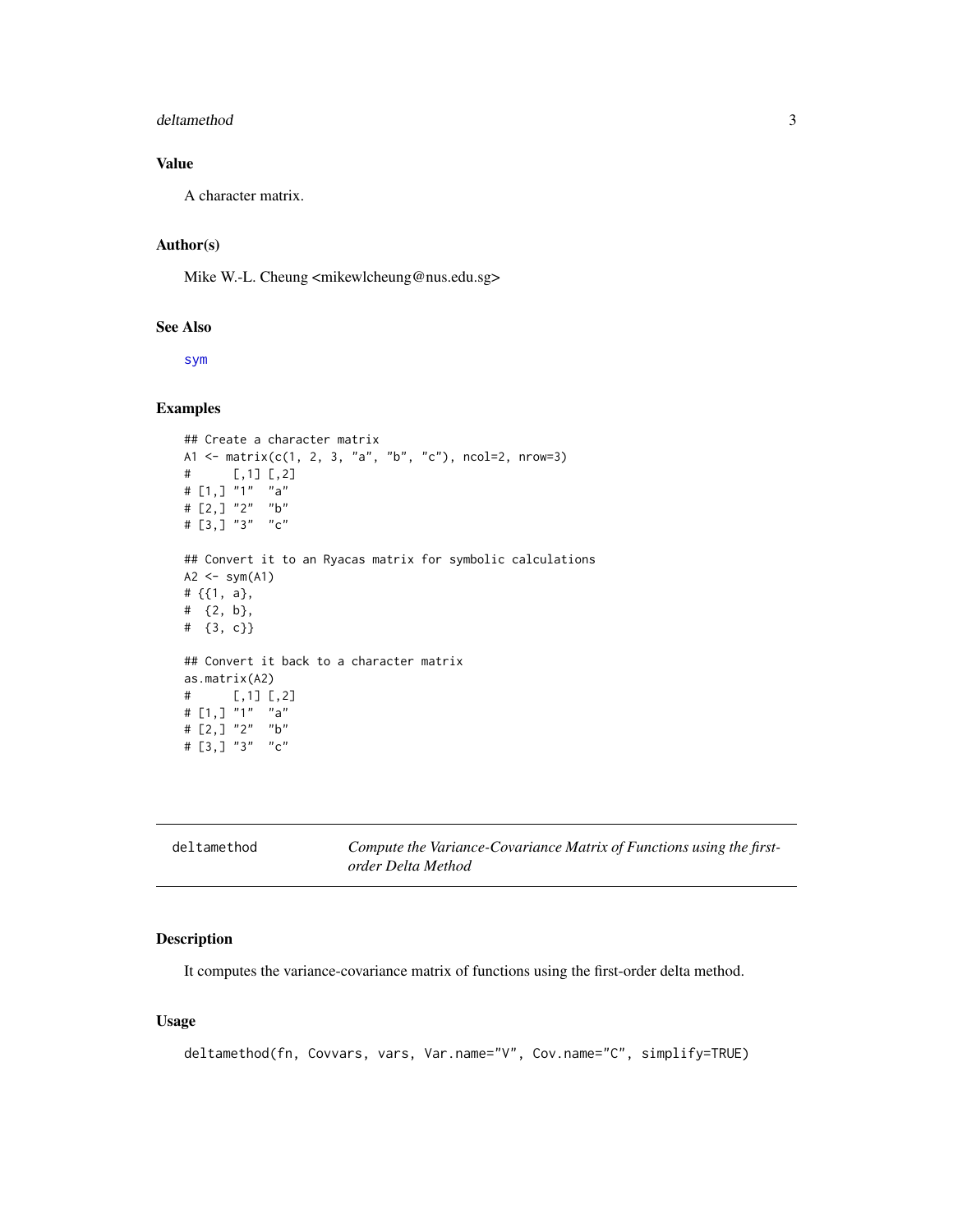#### Arguments

| fn       | A function in character strings or a vector of functions.                   |
|----------|-----------------------------------------------------------------------------|
| Covvars  | Variance-covariance matrix of the variables.                                |
| vars     | A vector of characters of the random variables.                             |
| Var.name | Name of the variances.                                                      |
| Cov.name | Name of the covariances.                                                    |
| simplify | Attempts to simplify the expression. Please note that it may not work well. |

#### Value

Variance-covariance matrix of the functions.

#### Author(s)

Mike W.-L. Cheung <mikewlcheung@nus.edu.sg>

#### Examples

```
#### Fisher-z-transformation
fn <- "\theta.\frac{5*log((1+r)/(1-r))"}{?}## Sampling variance of r
Covvars <- "(1-r^2)^2/n"
deltamethod(fn=fn, Covvars=Covvars, vars="r")
## $fn
## [,1]
## fn1 "0.5*log((r+1)/(1-r))"
## $Covfn
## fn1
## fn1 "1/n"
## $vars
## [1] "r"
## $Covvars
## r
## r "(1-r^2)^2/n"
## $Jmatrix
## r
## fn1 "(0.5*(1-r+r+1)*(1-r))/((1-r)^2*(r+1))"
#### Raw mean difference: y_treatment - y_control
fn \leftarrow "yt - yc"
## Sampling covariance matrix
## S2p: pooled variance
## nt: n_treatment
```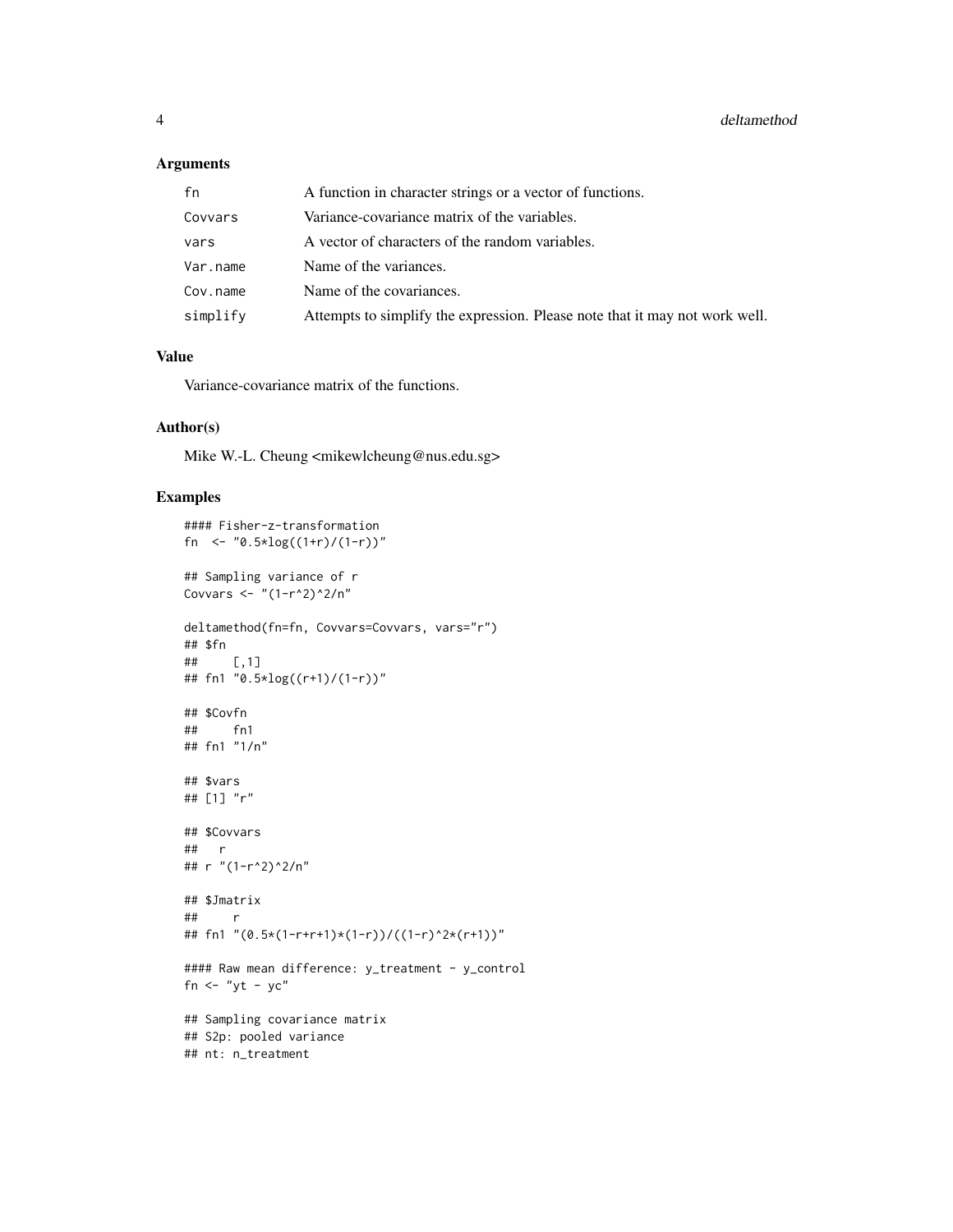#### deltamethod 5

```
## nc: n_control
Covvars <- matrix(c("S2p/nt", 0,
                   0, "S2p/nc"),
                 ncol=2, nrow=2)
deltamethod(fn=fn, Covvars=Covvars, vars=c("yt", "yc"))
## $fn
## [,1]
## fn1 "yt-yc"
## $Covfn
## fn1
## fn1 "(S2p*nt+S2p*nc)/(nt*nc)"
## $vars
## [1] "yt" "yc"
## $Covvars
## yt yc
## yt "S2p/nt" "0"
## yc "0" "S2p/nc"
## $Jmatrix
## yt yc
## fn1 "1" "-1"
#### log(odds)
fn <- "log(p/(1-p))"## Sampling variance of p
Covvars \langle - "p*(1-p)/n"
## Though it is correct, the simplification does not work well.
deltamethod(fn=fn, Covvars=Covvars, vars="p")
## $fn
## [,1]
## fn1 "log(p/(1-p))"
## $Covfn
## fn1
## fn1 "(3*p^2-p^3-3*p+1)/((p^4-4*p^3+6*p^2-4*p+1)*p*n)"
## $vars
## [1] "p"
## $Covvars
## p
## p "(p*(1-p))/n"
## $Jmatrix
## p
## fn1 "((1-p+p)*(1-p))/((1-p)^2*p)"
```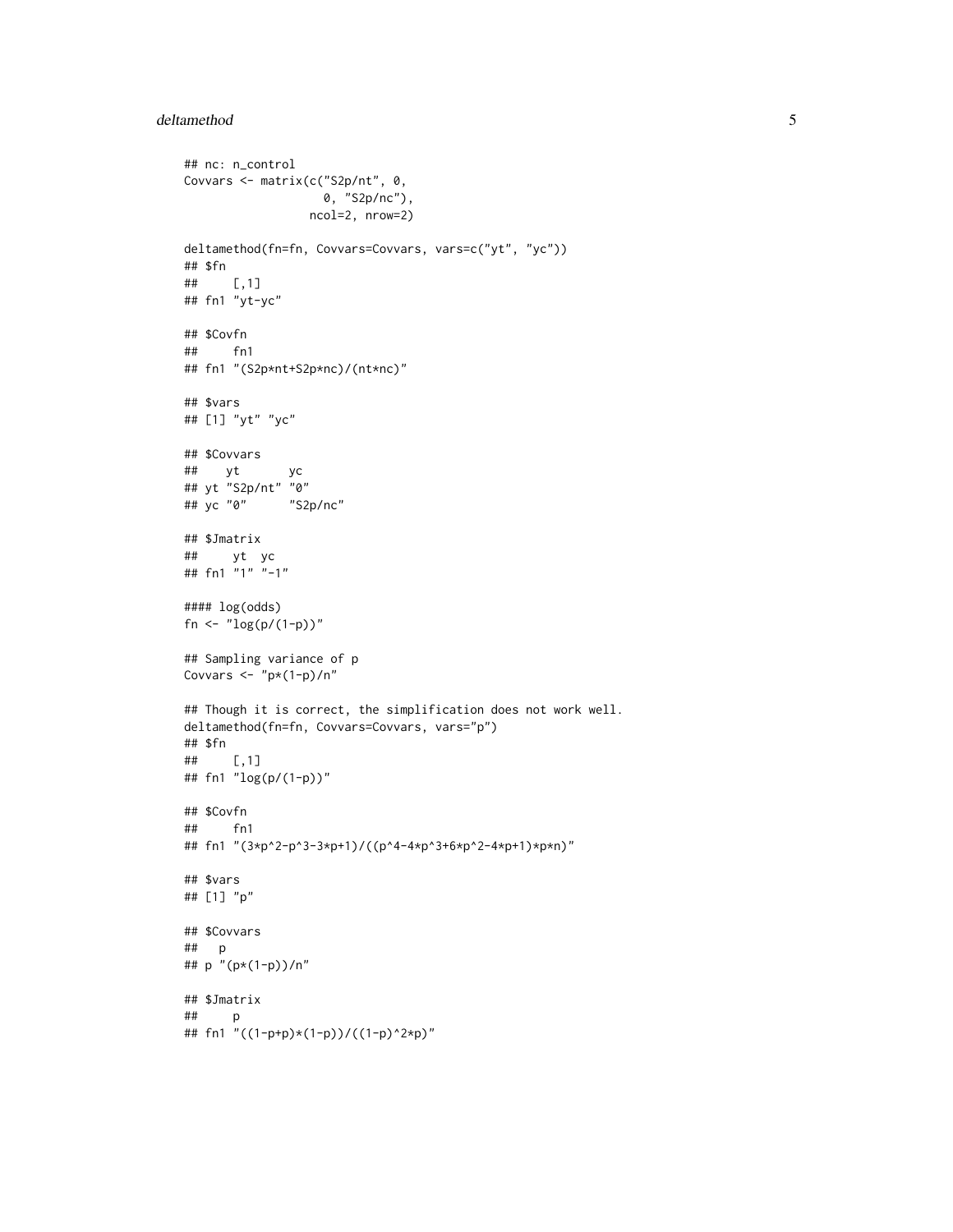<span id="page-5-0"></span>

#### Description

It computes a symbolic model-implied covariance (or correlation) matrix in SEM using the RAM inputs.

#### Usage

```
impliedS(RAM, corr=FALSE)
```
#### Arguments

| RAM  | A RAM object including a list of matrices of the model returned from Lavaan2RAM |
|------|---------------------------------------------------------------------------------|
| corr | Whether the model implied matrix is covariance (default) or correlation.        |

#### Value

The model implied covariance (or correlation) matrix.

#### Author(s)

Mike W.-L. Cheung <mikewlcheung@nus.edu.sg>

#### Examples

```
#### A mediation model
model1 \leftarrow "y \sim c*x + b*m
           m \sim a \star x## Means
            y ~ b0*1
           m \sim m\omega*1x \sim x0*1"
RAM1 <- metaSEM::lavaan2RAM(model1)
## Model-implied covariance matrix and mean structure
impliedS(RAM1, corr=FALSE)
## Model-implied correlation matrix
impliedS(RAM1, corr=TRUE)
#### A CFA model
model2 <- "f = x1 + x2 + x3 + x4"
RAM2 <- metaSEM::lavaan2RAM(model2)
## Model-implied covariance matrix
```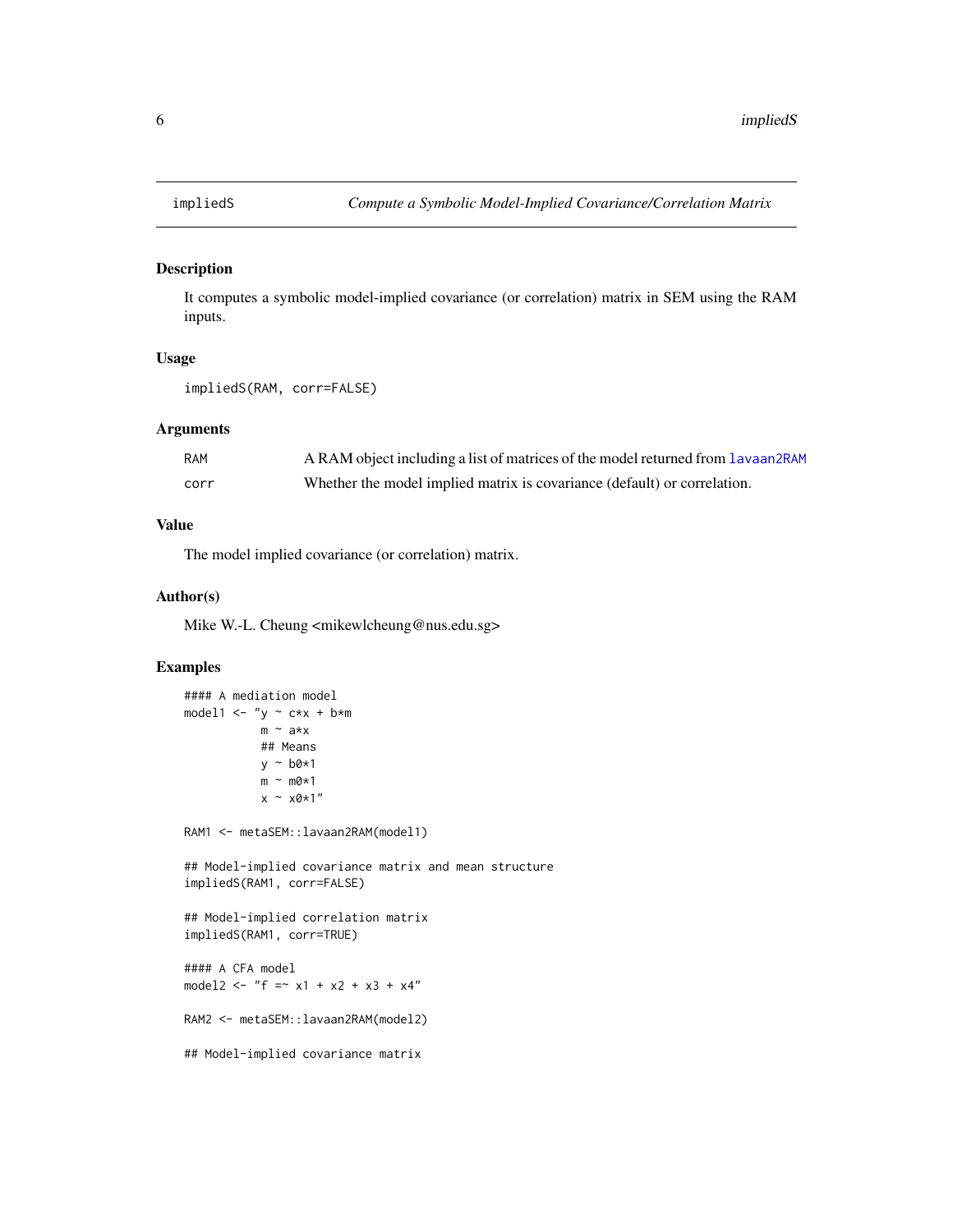```
impliedS(RAM2, corr=FALSE)
```

```
## Model-implied correlation matrix
impliedS(RAM2, corr=TRUE)
```
<span id="page-6-1"></span>sym *Convert a Character Expression to Ryacas Symbol or matrix*

#### Description

It converts a Character Expression or Matrix in R to Ryacas symbolic expression or matrix.

#### Usage

sym(x)

#### Arguments

x A character expression or matrix.

#### Details

It converts mathematic operators from R to mathematic operators in yacas and then uses [ysym](#page-0-0) to convert the R character expression or matrix to Ryacas symbolic expression or matrix. The Ryacas expression or matrix can be used for further symbolic calculations.

#### Value

An expression or matrix of class "yac\_symbol".

#### Author(s)

Mike W.-L. Cheung <mikewlcheung@nus.edu.sg>

#### See Also

[ysym](#page-0-0), [as.matrix](#page-1-1)

#### Examples

```
A1 <- "log(x) + exp(y)"sym(A1)
# y: Ln(x)+Exp(y)
A2 <- matrix(c(1, 2, 3, "a", "sqrt(b)", "sin(c)"), ncol=2, nrow=3)
A2
# [,1] [,2]
# [1,] "1" "a"
```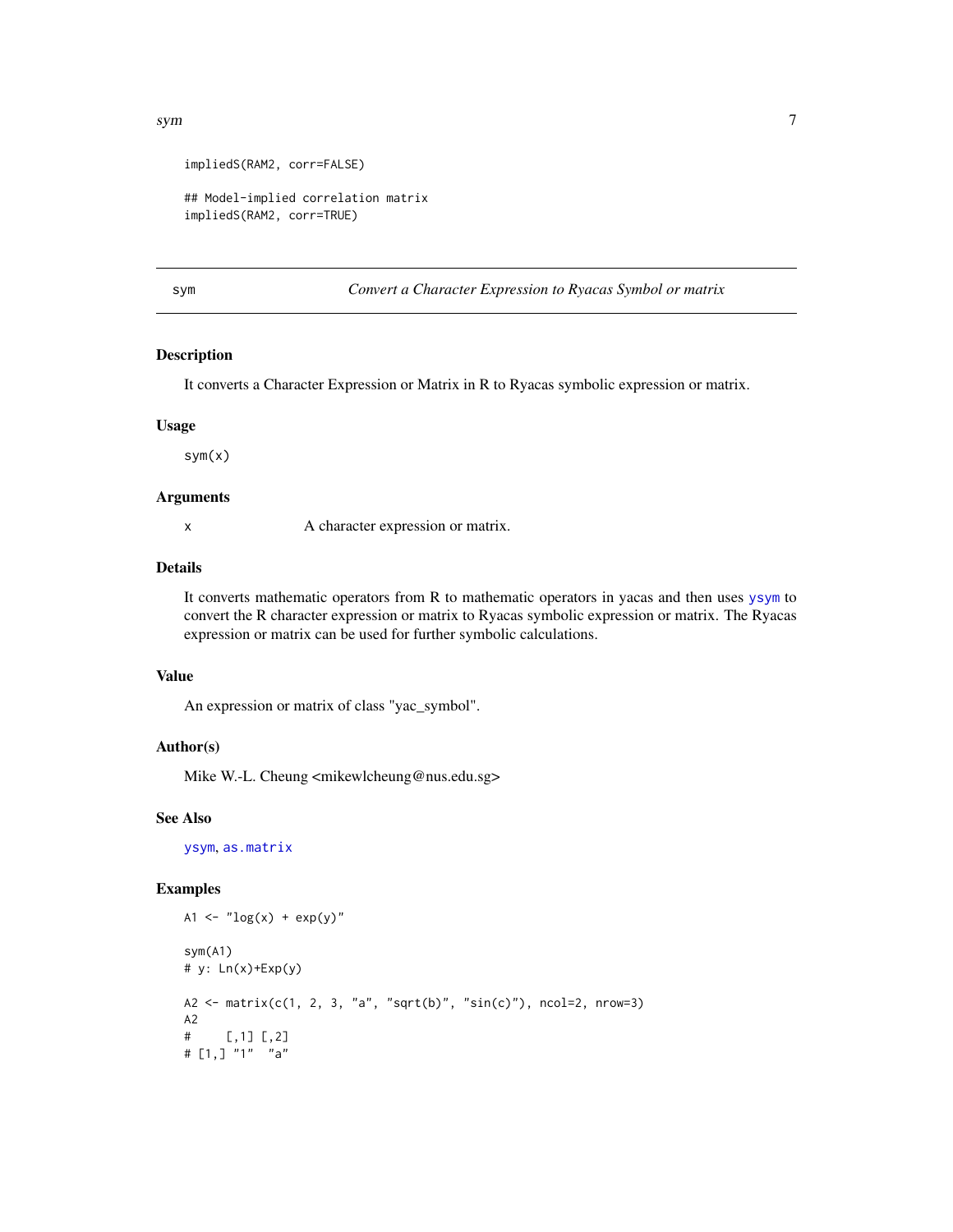# [2,] "2" "sqrt(b)" # [3,] "3" "sin(c)" sym(A2)  $# {$  { {  $1,$  a}, # { 2, Sqrt(b)}, # { 3, Sin(c)}}